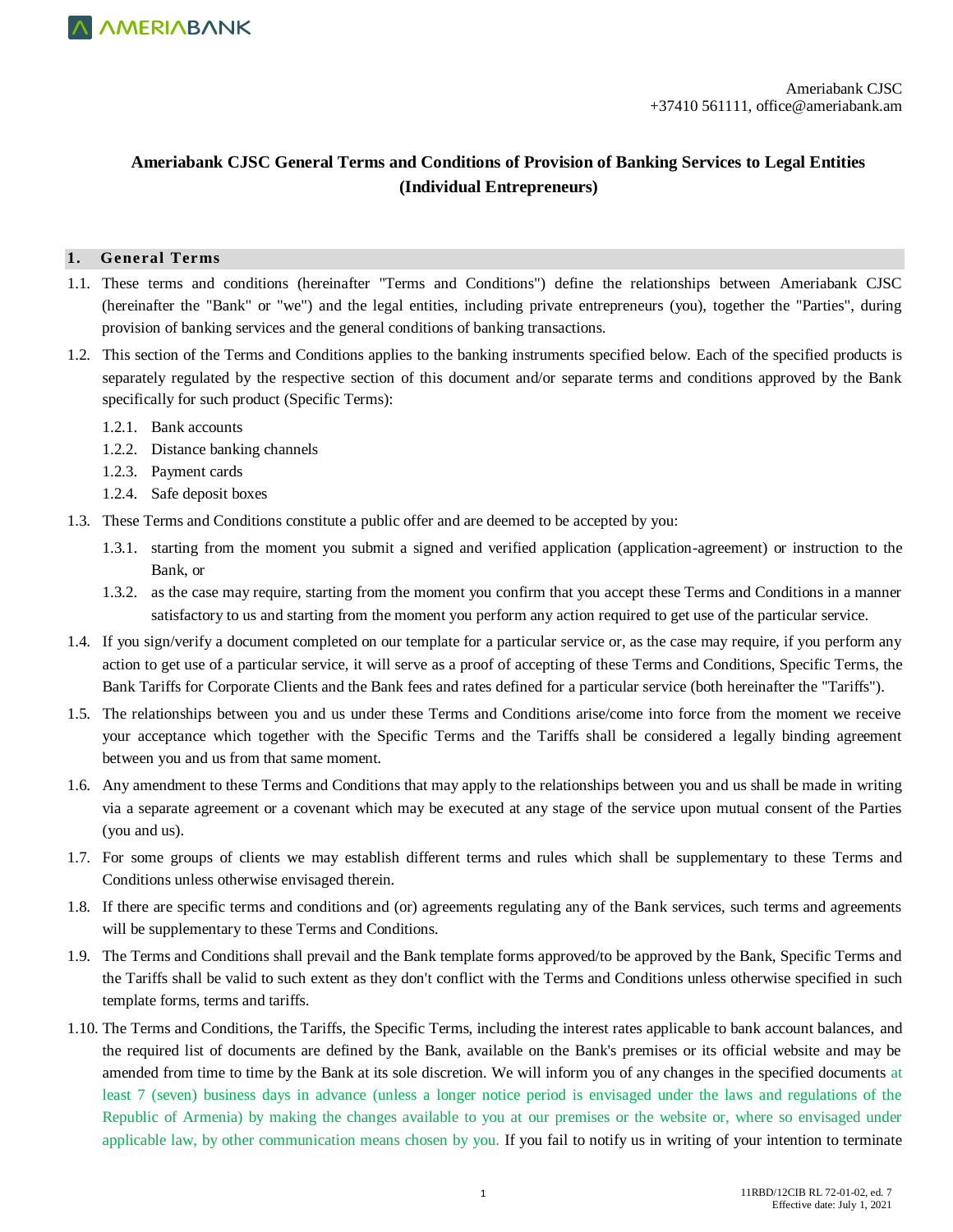the relationships between you and us under these Terms and Conditions prior to the effective date of changes, such changes will be deemed accepted by you.

- 1.11. We may provide services to you either during face-to-face communication or via distance banking channels. Services and transactions available via distance banking channels are defined in the Terms and Conditions and/or via enabling such services and transactions in the relevant distance banking system. The terms and rules of customer service via distance banking channels are defined herein. Any terms and conditions not described herein, including public terms of distance banking, will be made available by us separately in a particular distance banking system envisaged for the given type of service.
- 1.12. You may get banking services at our branches and via a Contact Center during the operational day which we determine at our sole discretion. The information on operational days and hours of each branch and the Contact Center is available on our official website. Whenever met in these Terms and Conditions, operational days shall be considered those days and hours when the Bank branches and the Contact Center are available for customer service. A business day shall be a weekday from 9:00 a.m. to 6:00 p.m.
- 1.13. You should approve the signature card for your representative/s with a signature authority and seal imprint specimen (if any) and provide an instruction specifying the scope of authorities of your authorized signatories in accordance with the Bank's internal regulations. The instruction and the signature and seal card shall be approved for an indefinite period and shall be valid until canceled by you unless otherwise specified in the instruction and/or the signature card. Change of the position title of the persons specified in your instruction shall not automatically imply change of their authorities. If your specimen signature was created via distant banking means, it will be approved during your first visit to the Bank after that.
- 1.14. In consideration for the services provided by the Bank, you shall pay respective fees to the Bank and ensure the minimum required balance on your account as prescribed under the Tariffs.
- 1.15. All fees shall be charged in Armenian drams (hereinafter AMD). Exception may be made if you are a non-resident in which case you may pay the fees in foreign currency as well. Fees expressed as percentage of foreign currency amounts shall be charged in AMD based on the Bank's buy exchange rate. Debit and credit of AMD-denominated card service fees shall be subject to the average exchange rate prevailing on the FX markets and declared by the Central Bank of Armenia as of that date.
- 1.16. If you have no sufficient funds available on your AMD account, the Bank may convert the whole or part of the commission fee amount from your foreign currency accounts based on the Bank's buy exchange rate as of that date.
- 1.17. Subject to the requirements of Armenian legislation, we have the right to share information about you, your accounts and your credit liabilities, upon request or at our own initiative, with other banks, credit organizations, credit bureaus and Deposit Guarantee Fund without giving prior notice to you.
- 1.18. Subject to the requirements of Armenian legislation, we have the right to provide to the tax authorities information on opening and closing bank accounts for tax payers registered with tax authorities without giving prior notice to you.
- 1.19. We may provide information about you to foreign competent authorities subject to the laws and regulations of the relevant jurisdiction if you fall under that country's jurisdiction.
- 1.20. We will communicate with you and will send you messages, including documents, materials and other items relating to our products and services, in a manner agreed with you using the notice details provided by you. According the Republic of Armenia laws and regulations, if you submit a written application to the Bank requesting us to change the communication method, at your sole discretion, we will have the right to use the modified communication method also during communication within a 30-day period from the time of receipt of your written application. In addition, any changes in the communication method more than once a year may be made with the Bank's consent in accordance with the internal regulations and tariffs of the Bank.
- 1.21. The Bank may accept the consents (including consents for exchanging information with ACRA Credit Reporting CJSC, CBA Credit Register, Nork Social Services Technology and Awareness Center, E-Governance Infrastructure Implementation Unit CJSC and other databases), applications, notices or other documents provided by you to the Bank within the scope of particular services, campaigns and other relations offered or rendered by the Bank by exchanging messages (documents) via electronic communication channels enabling client identification, such as the email address provided by you to the Bank, Online/Mobile Banking systems, and, where applicable, other means of electronic communication specified in the Bank's public offers and/or separate terms within the scope of particular services. The Bank may apply additional means of client identification. Any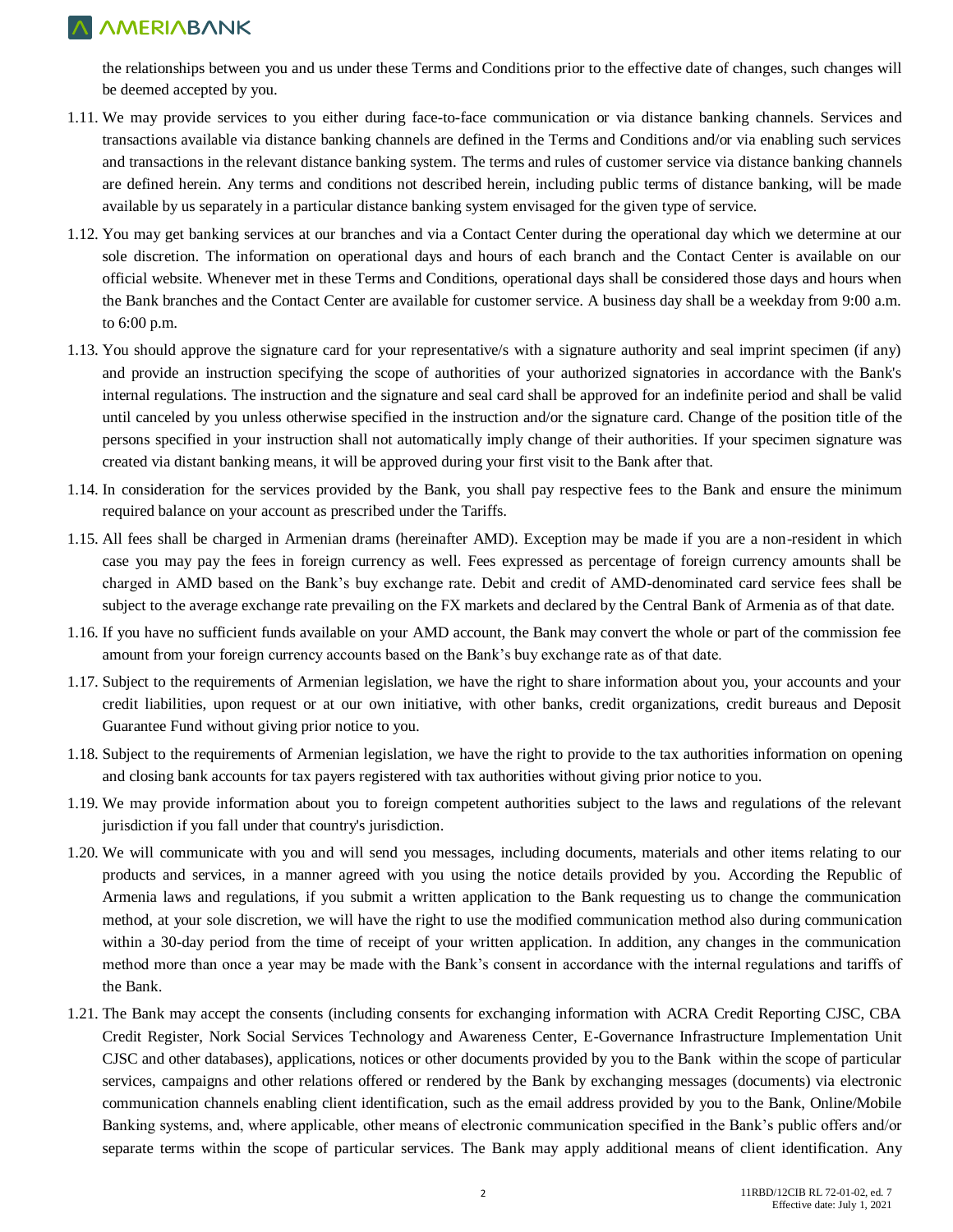consent, application or other document sent by you in electronic form in accordance with the requirements specified in this clause and a consent, application or other document signed manually are equal in legal effect.

- 1.22. Hereby you authorize the Bank to use your contact data (name, address and any contact details that might have been provided to the Bank), as well as share such information with companies having contractual relationships with the Bank, at its sole discretion and without any prior notice to you, in order to make provision of services easier or ensure higher level of service for you.
- 1.23. Where there are legal reasons prescribed by the Republic of Armenia laws and regulations, we will review and process your written application to terminate updating, deletion and/or processing of your personal data provided to us, in the manner and within the time frames provided for by the laws and regulations of the Republic of Armenia and/or internal regulations of the Bank.
- 1.24. All customers or a certain group of customers using our services may be eligible for additional options, discounts or benefits (hereinafter also "Special Terms") offered by us and/or our partner organizations. In such cases, wherever you use such services and provide your personal data to us, you give your consent for the Bank (i) to process the provided personal data, as well as (ii) to provide such data along with the information containing your banking secrecy to our partner organizations for them to provide such service/Special Terms to you and to process your data solely for the provision of such service/ Special Terms and to the extent required for such purpose. The Special Terms and/or sources of related information, the list of partner organizations, as well as the type of information that may be provided to and processed by the partner organizations for provision and service of Special Terms are set out in the Tariffs and/or Specific Terms or another document published on our website together with the Tariffs for such service. The consent given hereby shall be valid during the whole period of using a respective service as long as such service and/or Special Terms are effective, unless you withdraw your consent in writing earlier. If you withdraw your consent, the Special Terms and/or the service directly related to the personal data provided and processed on the basis of such consent shall be terminated or suspended.
- 1.25. Hereby you give your consent and instruction for the Bank to provide sufficient information to pay your credit liabilities to third parties approaching the Bank for the purpose of payment of your liabilities.
- 1.26. By providing your incorporation documents to us, you agree that in order to execute application-agreement the Bank can make inquiries to Nork Social Services Technology and Awareness Center Foundation and/or other organizations possessing information about physical entities: personal data of founders/owners/managers of the company, in case of individual entrepreneurs – managers and individual entrepreneur, if they are physical entities (full name, ID (number, issuing authority, date of issue, expiry date), citizenship, gender, registered address, PPSN, date of birth, employer, position, current and past occupation, income and other available information). The received information will be then incorporated in the applicationagreement. The Client's consent under this clause shall be confirmed in writing before execution of application-agreement, and in case of execution of application-agreement the consent shall be deemed given by accepting the Terms and Conditions.
- 1.27. By submitting incorporation documents of the company and individual entrepreneur to the Bank, you hereby agree that the Bank may send inquiries to EKENG (and/or any other person/entity possessing personal data of companies, their founders/owners, as well as individual entrepreneurs and their managers) and receive personal data specified/classified under the "Overview of Personal Data Obtained by the Bank" posted on our official website, for any and all of the following purposes: (i) to prepare application/agreements, (ii) consider the options for lending to you at your or our initiative, and (iii) make lending propositions to you at your or our initiative. In addition to the condition specified herein, the consent given hereby will be confirmed in writing or will be considered given by accepting the Terms and Conditions, if the application (applicationagreement) is executed. Furthermore, the consent referred to herein shall apply only to the clients who have confirmed their consent in writing after it was incorporated in the Terms and Conditions and/or have entered into business relationship with the Bank by accepting the Terms and Conditions relating to the Bank instruments specified in clause 1.2 above.
- 1.28. The Client agrees that the Bank, regardless of whether or not the Client has or undertakes credit obligations, shall generate a Bank ID for which the Bank shall enter information about the company and its owners/founders/managers into the unified client database of the credit register of the Central Bank of Armenia.
- 1.29. We may use your email address, mobile phone number and other contact data to send you informative or promotional messages. Informative messages include: account statements, amendments to terms and conditions of our services, procedure of communication between you and us, definition, change or termination of your and the Bank's rights and obligations;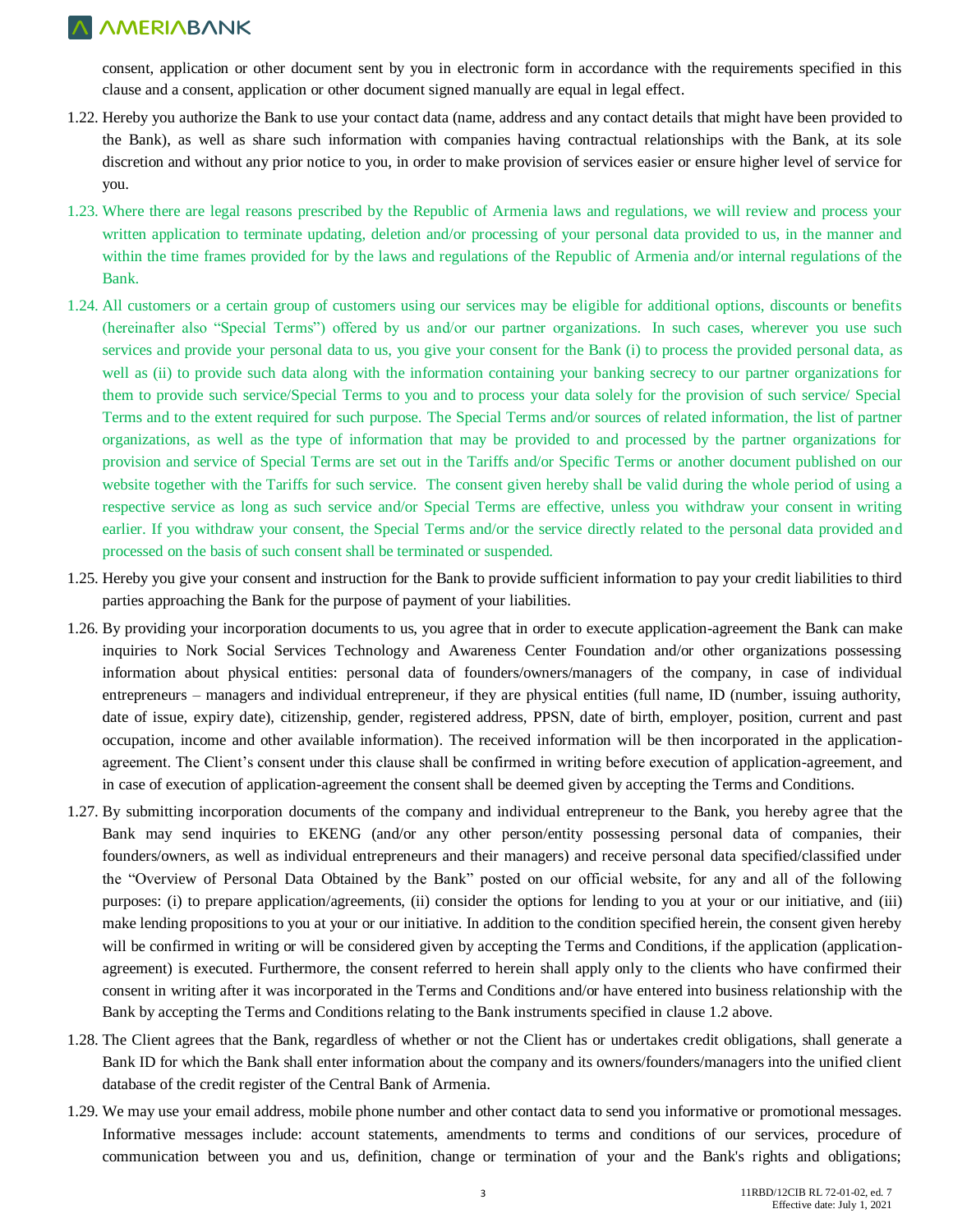amendments to the Armenian laws and regulations or our internal regulations that may influence the services offered to you and the annual percentage yield, as well as your liabilities and grounds for their origin, repayments and the measures taken by us in response to your failure to perform your liabilities, whether in whole or in part, and the respective procedures.

- 1.30. In case of notice by post, email, SMS or other applicable communication means if technically possible, you shall be considered duly notified from the moment such notice has been sent to the mailing address, email address, phone number or other applicable communication means if technically possible, as provided by you and agreed with you.
- 1.31. If your address, residency status or any other information or documents provided by you to the Bank change, you must promptly inform us. If you do not inform us about the changes, we shall not be liable for any losses and damages you may incur as a result of operations with your bank accounts based on the information available at the Bank.
- 1.32. The Client agrees that for security considerations all conversations between the Bank and the Client (its representative), conducted within the Bank premises or via any communication channel in real time regime, can be recorded, and these records can be relied upon as proof and used by the Bank for protection of its legitimate rights and interests.
- 1.33. You agree that the Bank may provide the information relating to you and containing banking secrecy to the persons specified in the laws and regulations of the Republic of Armenia in the respective cases and order, as well as:
	- 1.33.1. To criminal prosecution bodies if fraud, forgery or crime has occurred, or is suspected, or pending,
	- 1.33.2. To insurance companies, reinsurers, professionals providing evaluation services during insurance compensation provision process (applicable whenever required to protect the rights and legal interests of the Bank, to the respective extent).

The consent referred to herein shall apply on the basis of your written confirmation after its incorporation in the Terms and Conditions, including accepting or agreeing to the Terms and Conditions by any relevant acceptable method. Furthermore, the consent shall remain in full force and effect for an indefinite period and shall survive termination of relationships between you and us.

- 1.34. In order to ensure higher security for online card payments, you agree to receive one-time passwords to your mobile phone number or email provided to the Bank to make payments on VBV/Secure code websites.
- 1.35. The Client has been warned that any message sent via electronic communication means can be subjected to third party interference. The Client is also aware that information sent to the mailing address specified by the Client can become accessible to third parties due to reasons beyond control of the Bank. In this regard, the Client agrees that the Bank shall not be responsible for any loss the Client might incur as a result of delays in receipt of information due to reasons specified above or third parties gaining access to information due to reasons beyond control of the Bank or through no fault of the Bank.
- 1.36. You will be held liable for all losses and damages we may incur if you fail to fulfill your liabilities under these Terms and Conditions and the Specific Terms in a proper manner.
- 1.37. We shall not be held liable for any losses (including loss of profits or interest), whether direct or indirect, incurred by any person, if such losses result from our activities aimed at prevention of money laundering and terrorism finance or taken in pursuance of other requirements of Armenian legislation.
- 1.38. We shall not be held liable for your losses, damages or delay resulting from activities of Government authorities or force majeure conditions, including breakdown of devices or power failure or cutoff.
- 1.39. We shall not be liable for banking operations or banking services in case of the client's insolvency or bankruptcy, and, in relation to the private entrepreneurs, in case of the client's death or incapacity, as long as we haven't received proper notice of the same, including relevant documents. Once we are properly notified, we will suspend banking operations on the account and provision of services from the business day following the day of notification until the client's authorized representatives obtain and register their authorities to execute transactions. In case of the private entrepreneur's death, the accrual of fines terminates, while accrual of interest continues. We may also suspend provision of the bank services and transactions if we receive information on the above specified circumstances from other sources which are reliable in our opinion.
- 1.40. In the cases specified below we shall be entitled to decline (suspend) your transactions/provision of services, refuse to enter into legal relationships with you, terminate legal relationships with you or close your accounts or temporarily restrict transactions on your accounts subject to our internal regulations (including effective Tariffs) at our sole discretion, until you provide the required documents or fulfill the Bank's requirements or we complete the customer due diligence process: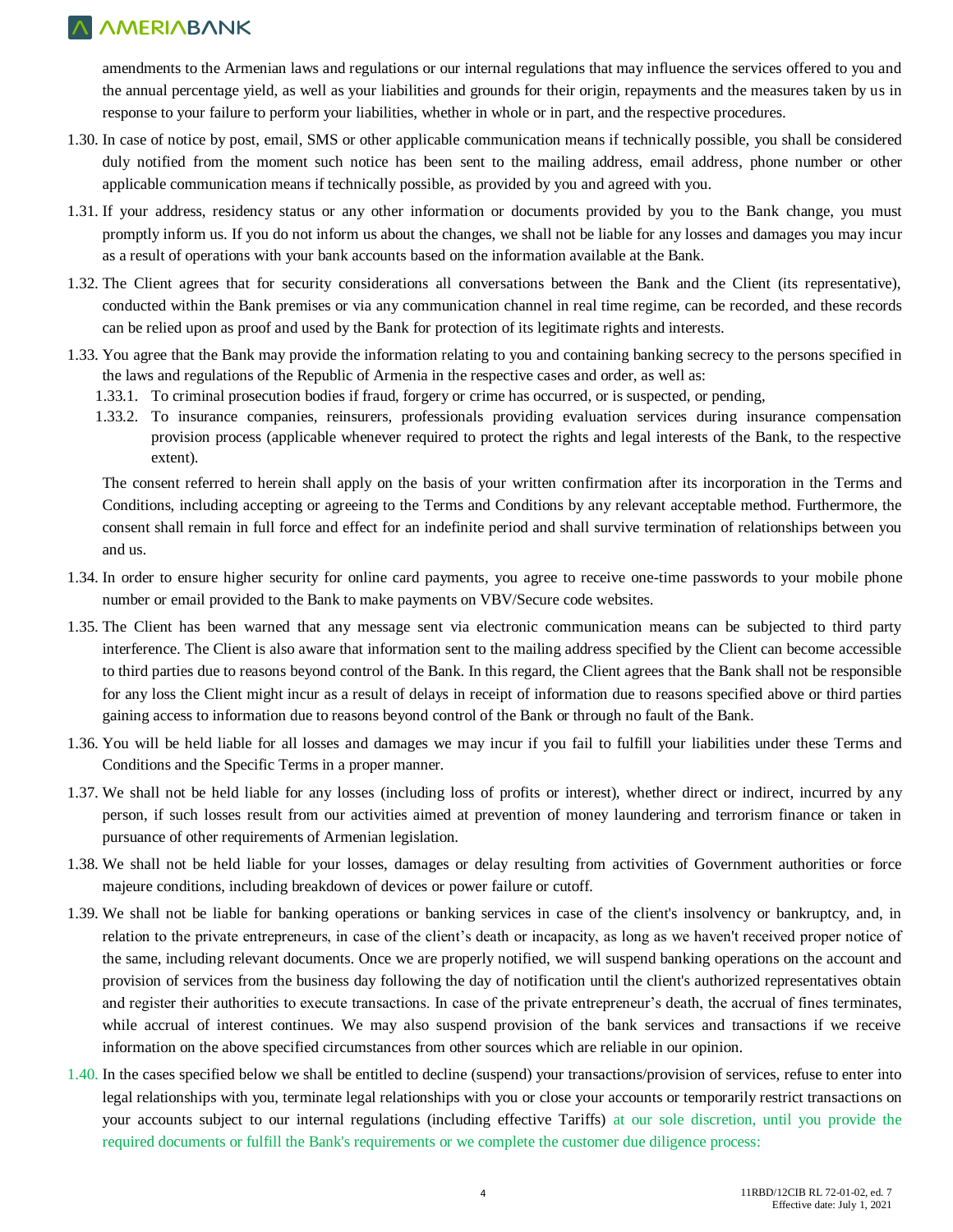- 1.40.1. in cases defined in the Republic of Armenia Law "On Combating Money Laundering and Terrorism Financing" and other Armenian laws and regulations and/or internal regulations of the Bank
- 1.40.2. if you fail to perform our legitimate requirements, including failure to pay your liabilities to the Bank in a timely manner, breach of the Terms and Conditions, failure to provide documents or other information required by the Bank, or the form and contents of such documents and information do not comply with our requirements

1.40.3. in cases specified in the Terms and Conditions, the Tariffs and the Specific Terms

We shall not be held liable for any loss you may suffer as a result of such actions.

- 1.41. To comply with the requirements of Armenian legislation, UN Security Council resolutions, norms of international law, international and foreign sanctions and our unilateral commitments, as well as upon request of our correspondents or in view of the relevant resolution of our authorized bodies, we may introduce limitations or impose bans for persons with a certain nationality (registration) or residency and/or otherwise grouped persons. Such limitations and bans may refer to the account service and overall cooperation with you or only part of services (for example, ban on issuance/service of international payment cards, receiving/sending international money transfers through foreign currency accounts).
- 1.42. You may terminate the agreement with the Bank and close your accounts any time if you give us prior written notice and repay all your outstanding liabilities to us in full.
- 1.43. We may suspend or terminate operations on your accounts without giving you prior notice or explanation in compliance with the procedure and terms prescribed by the Armenian legislation.
- 1.44. Any relationships outside the scope of these Terms and Conditions are subject to the Tariffs, Specific Terms, other documents containing contract between you and the Bank and Armenian legislation, or, if such relationships are not regulated by the Armenian legislation, customary business practices.
- 1.45. Disagreements and disputes between you and us shall be settled via judicial procedure in Yerevan Court of General Jurisdiction, unless we agree otherwise and/or the imperative norms of legislation require otherwise.
- 1.46. If there is any discrepancy between Armenian and English versions of these Terms and Conditions, the Armenian text shall prevail.

#### **2. Bank Accounts**

- 2.1. These Terms and Conditions shall apply to all your accounts with the Bank, irrespective of currency and type.
- 2.2. We will open a bank account for you on the basis of the application (application-agreement) filled in by you on the Bank template form.
- 2.3. Current accounts may be opened in Armenian drams, US dollars, euros, Russian rubles, Swiss francs, British pounds sterling, Canadian dollars, Japanese yens, Australian dollars, UAE dirhams, paper gold (999.9 purity), and other currencies quoted by the Bank.
- 2.4. Your right to manage the funds on your accounts may be restricted only if (i) there is a lien on your account subject to Armenian legislation, (ii) account transactions have been terminated or (iii) in other cases defined by contract or prescribed under the Armenian legislation and/or the Terms and Conditions.
- 2.5. We are entitled to suspend, at our sole discretion, your ability to administer your account and/or credited amounts for up to 120 days, as well as reject crediting of the transferred amount to your account and/or collect such amount from your account and transfer it back to the sender without additional instruction from you, if:
	- 2.5.1. We have reasonable ground to believe or suspect that the amounts transferred or credited to your account are a part of a chain of transactions or a single transaction involving card fraud, including when there is identification data of such questionable transaction in the fraud reports of international payment systems.
	- 2.5.2. We receive information and written demand from the sending bank to qualify the transfer as a fraud and to return the amount of the transfer.
	- 2.5.3. The transfer is connected with a cryptocurrency transaction and/or a party to the transaction is a person engaged in cryptocurrency trading.
- 2.6. Unless otherwise prescribed under the Armenian legislation, the Terms and Conditions or the agreement between you and us, your instructions given to the Bank will be executed on a "first come first served" basis (calendar sequence) if there is sufficient balance on your account. Such instructions shall be further separated according to the way received (separate group for each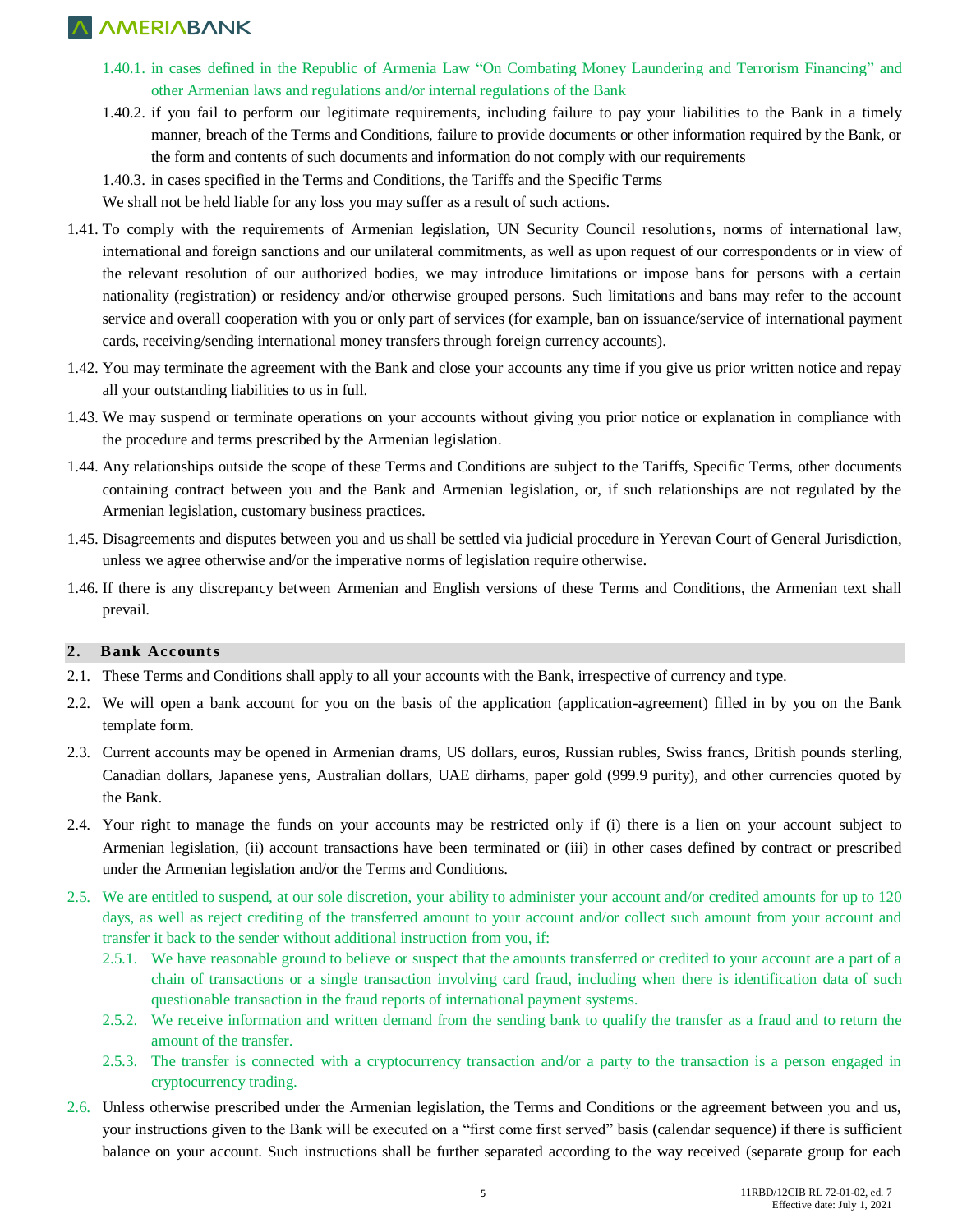distance banking channel and for the instructions given in person at our premises). Furthermore, we may change the specified sequence depending on the software and technical functionality of the operating systems of the Bank and our internal approval system. If you submit a group order or several instructions at the same time, we will define the priority of their execution at our sole discretion unless otherwise agreed between the Parties.

- 2.7. We will accept your instructions during operational hours defined by the Bank.
- 2.8. FX transactions or paper gold purchase transactions based on your payment orders, including those filed online, will be executed by us at the exchange rates effective at the transaction execution moment irrespective of when we have received your payment order. We may decline currency exchange or paper gold purchase orders we receive out of business hours or on weekends and public holidays.
- 2.9. Your payment orders will be processed in accordance with the Tariffs.
- 2.10. The language of your payment order should be:
	- 2.10.1. Armenian, or English, as the case may require, or any other language agreed between the Parties, if the payment order is to be executed via Armenia-based local payment systems,
	- 2.10.2. English in case of international money transfers. This does not refer to RUB-denominated transfers in which case the language is Russian.
- 2.11. If the payment order has not been accepted by close of the fifth business day following execution of the payment order or actual payment, such payment order not accepted by us will be canceled.
- 2.12. Cash funds will be deposited into your account at the moment presented. Noncash funds will be credited if there is enough documentary proof from a correspondent bank.
- 2.13. Cash may be provided to you on the basis of your application in accordance with the Tariffs.
- 2.14. At your request, we may provide you check books for specific types of bank accounts. Whenever you draw a check, please abide by the rules set by us:

2.14.1. checks drawn in territory of Armenia should be cashed within 10 (ten) calendar days starting from the date of drawing;

2.14.2. checks drawn outside Armenia should be cashed within 30 (thirty) calendar days starting from the date of drawing.

- 2.15. We will execute your payment orders if there is enough amount on your accounts free and clear of other liabilities.
- 2.16. The Client shall be informed about wire transfers from other banks based on payment orders via account statement which shall be provided to the Client via the communication means and at the frequency specified by the Client.
- 2.17. If the payment order received from another bank contains incomplete or inaccurate information on your account, but other details relating to you and specifically your client code (identification code being a part of your account number) are correct (match), and you have only one account in the currency of the transfer, we shall have the right to credit the amount of the transfer to your account.
- 2.18. The Bank shall not be liable for:
	- 2.18.1. any losses and damages you may suffer if your payment order is not processed due to absence of sufficient funds on your account,
	- 2.18.2. any costs, losses or damages you may incur or suffer as a result of payment orders given by you by mistake, or payment orders lacking precision or clarity,
	- 2.18.3. costs, losses and damages you may incur if the beneficiary's bank or intermediary bank requires additional information in respect of the payment order posted by you, suspends the remittance or blocks your amounts or doesn't process the remittance.
- 2.19. You may cancel your payment order, abiding by the Tariffs. If the money has already been debited from the Bank, we shall not be responsible for return of your money.
- 2.20. We will have the right to charge the amount of your liabilities to the Bank, the commission fees specified in the Tariffs, as well as the amount of costs incurred by us in connection with your instructions, to your accounts with the Bank, including accounts in foreign currency, without your additional instruction. Furthermore, such amounts shall be charged in the sequence order defined by us. Furthermore, if you don't have sufficient funds in your current AMD account to repay your obligations, the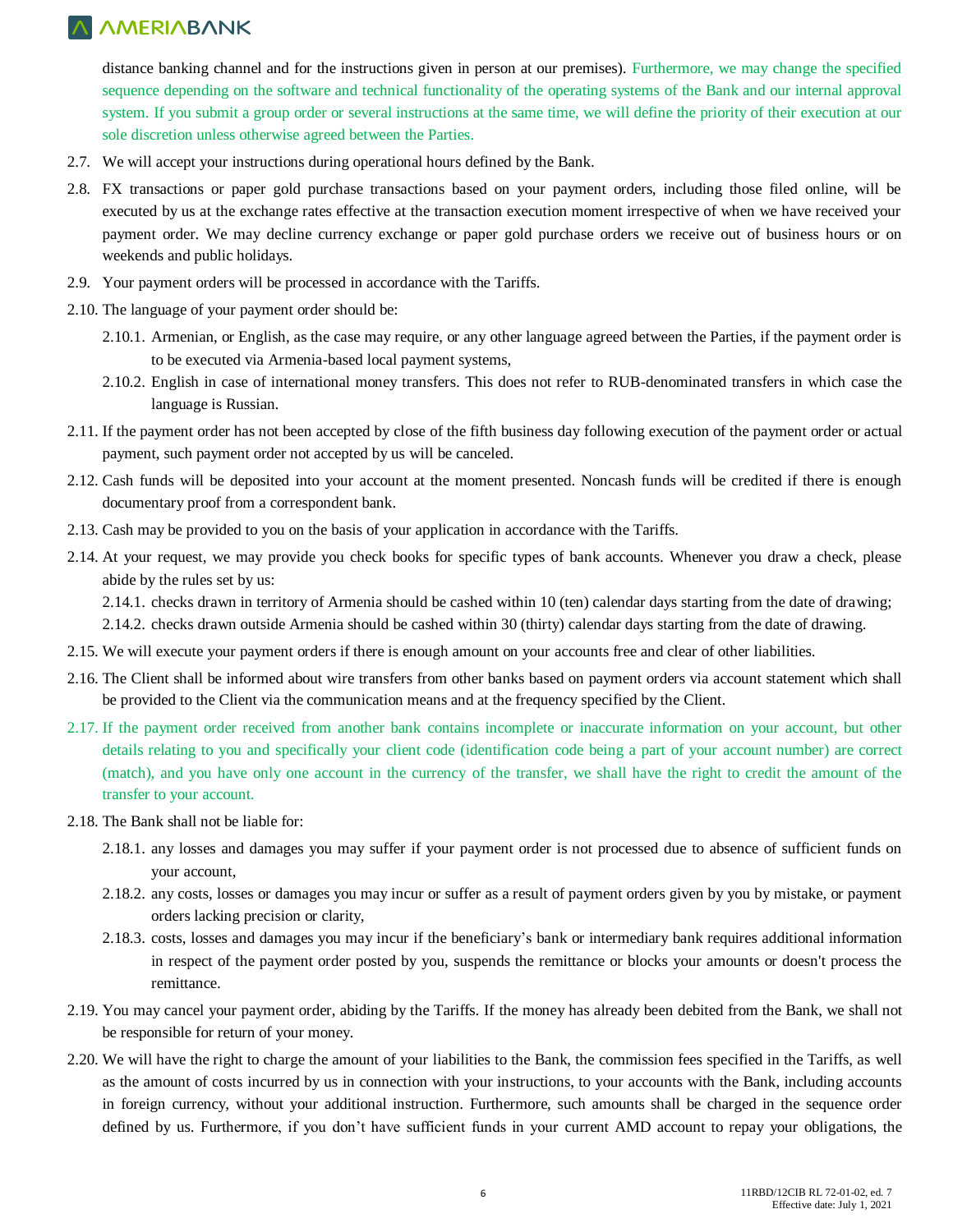amount will be first charged to your current or savings accounts (including in other currencies), and if there are no funds in such accounts, to your other card accounts (including in other currencies).

- 2.21. We may debit your bank accounts without your additional instruction in the cases specified in the written agreement between you and us, and when required by law or the Tariffs.
- 2.22. We may charge back the amounts deposited into your account by mistake without your additional instruction if such transactions were the result of software, human or other error, inaccuracy, omission or recipient data coincidence.
- 2.23. Whenever required by the Armenian legislation, we will have the right to withhold taxes from your accounts without giving prior notice to you.
- 2.24. We will accrue interest to your account balances if prescribed so under the Tariffs. The accrued interest will be paid to you in Armenian drams or in the currency of your bank account upon your wish. If you prefer to receive the interest accrued on your foreign currency accounts in AMD, the amount will be converted at the exchange rate prevailing on the FX market on that day.
- 2.25. Your paper (non-physical) gold shall be stored on the gold metal account with specification of gold fineness and weight only. A paper gold account may be opened only for 999.9 pure "paper" gold. The gold will be stored at its AMD-denominated book value at the rate declared by the Central Bank of Armenia. The weight will be expressed in grams and measured to the nearest 0.01g.
- 2.26. The following transactions are available through your metal account in gold, if any:
	- 2.26.1. You may deposit paper (non-physical) gold into your account either by buying it from the Bank at the rate quoted by us or making a wire transfer from your or third party metal accounts
	- 2.26.2. You may withdraw paper (non-physical) gold from your account either by selling it to the Bank at the rate quoted by us or making a wire transfer to your or third party metal accounts
	- 2.26.3. You may sell or purchase Gold in an noncash manner which shall be subject to your instruction with specification of such transaction details as the price, date and Gold weight
	- 2.26.4. Your account may be debited without any prior notice to you for recovery of your liabilities to third parties if prescribed so by the Bank's regulations or Armenian legislation
- 2.27. Maintenance of your metal accounts in gold by us does not include registration of your title to gold or gold custody.
- 2.28. We will provide you with statements through communication means and at frequency agreed between you and us and/or prescribed under the Armenian legislation. No account statement will be provided in the cases defined under the Armenian legislation.
- 2.29. If you contact us and request an account statement at another time, we shall provide it to you within a five-day period, in which case you will be charged according to the Bank Tariffs.
- 2.30. If you don't dispute the statement during thirty (30) days after the statement date, it will be deemed accepted by you. Any objections submitted by you during or after the specified period in writing, will be reviewed in accordance with the Armenian legislation and/or our internal regulations.

#### 3. **Distance Banking**

- 3.1. To get a distance banking system you should fill in a relevant application-form (application-agreement) provided by us. Whenever met in these Terms and Conditions, a distance banking system/channel shall include phone banking, Internet/mobile banking and Bank-Client services.
- 3.2. The public terms of distance banking services shall be defined and posted by us separately in the relevant environment. By using these services or by accepting such terms in a manner defined for the particular distance banking channel you shall be deemed to have accepted the terms and conditions of such services.
- 3.3. We will charge you a fee defined in the Tariffs for provision of a distance banking system and relevant distant banking services.
- 3.4. We may impose limitations on the amount, quantity of operations, etc., with respect to each banking channel.
- 3.5. If you want to use distance banking channels, you should have the required technical facilities and the software which may be provided by us depending on the distance banking channel you choose. It is your sole responsibility to obtain and pay for the hardware and telecommunication facilities required for distance banking service and the Internet connection.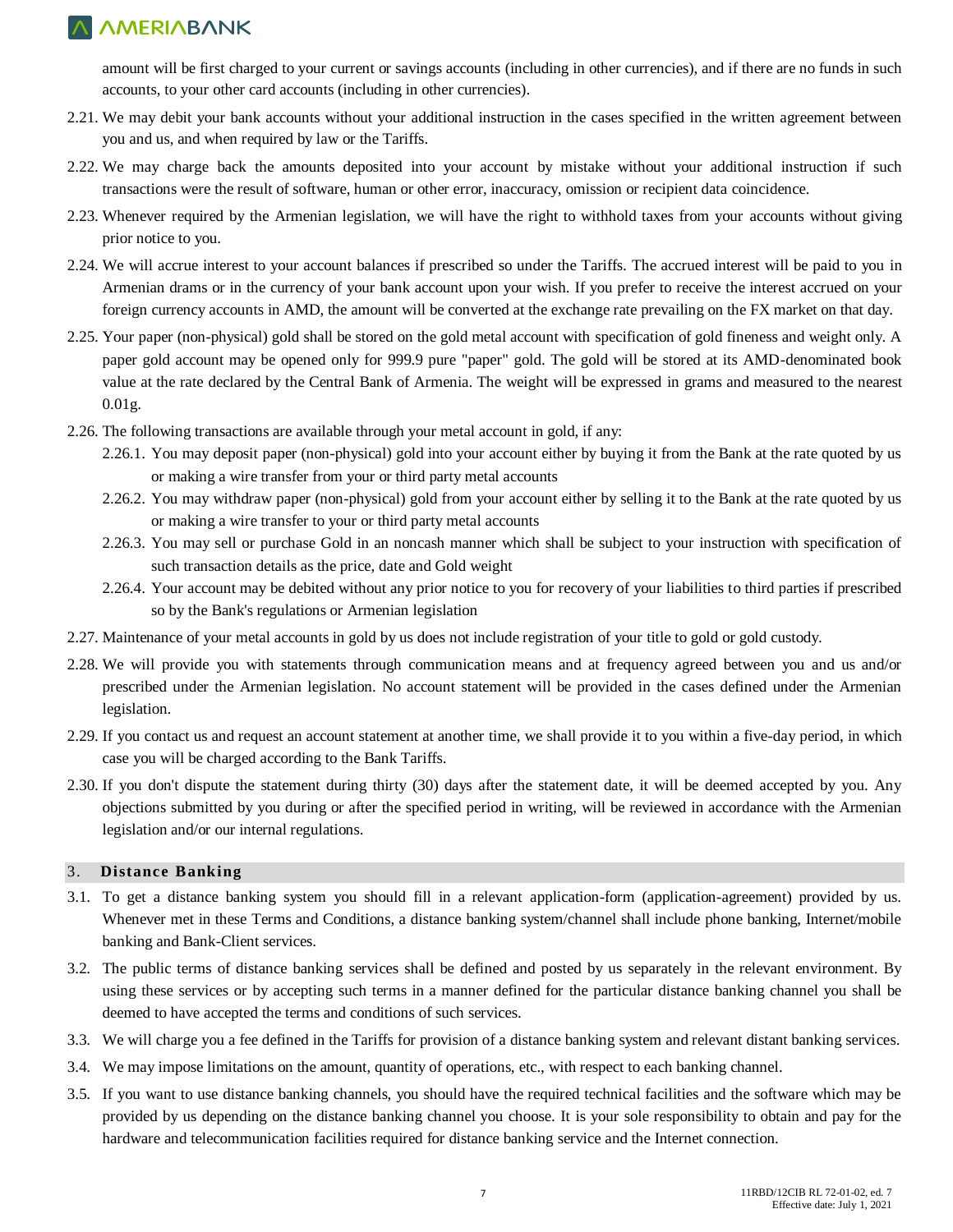- 3.6. We shall determine a procedure and a method of your identification and authentication separately for each distance banking channel. We may change, toughen or mitigate the customer identification procedure at any time, replace or take back the identification and authentication devices provided to you.
- 3.7. You will be required to ensure safety of the distance banking related software and the customer identification and authentication devices, not to transfer or make them available to other persons. You alone will be responsible for all the damages and losses incurred by you, the Bank and/or a third party due to loss of the specified devices to other persons or making them available to other persons.
- 3.8. You are required to give us prompt notice of loss of software media, customer identification and authentication devices or making them available to another person or such a threat.
- 3.9. We will have the right to terminate your access to distance banking services at our sole discretion if we have suspicions that the distance banking channels are used illegally, with breach of security requirements or there is threat of fraud.
- 3.10. We shall determine the hours for distance banking service and publish this information in a relevant system or on our website.
- 3.11. Any order/instruction submitted by you to us via a distance banking channel will be processed only after we authenticate your identity in a manner defined for that particular distance banking channel.
- 3.12. It is your responsibility to ensure accuracy and completeness of orders/instructions, information, whatsoever, submitted to the Bank.
- 3.13. We may decline or not perform the order/instruction submitted by you to us via a distance banking channel:
	- 3.13.1. if your identity is not authenticated in a proper manner or if we have reasonable doubts as to your identity or legality of use of the distance banking channel
	- 3.13.2. if the information in your order is not complete or does not meet the requirements set by the Bank
	- 3.13.3. in other cases specified in the Terms and Conditions, Tariffs or Specific Terms

#### **3.14. Phone Banking**

- 3.14.1. Phone banking is a distance banking tool enabled via phone. We will provide you a phone banking option agreed between you and us.
- 3.14.2. Your verbal confirmation with use of your phone banking password shall be deemed a basis for provision of services to you in accordance with these Terms and Conditions.
- 3.14.3. You alone will be liable for the transaction performed on the basis of the order submitted by you with use of a phone banking password and any losses and damages arising thereunder.
- 3.14.4. We will provide you a phone banking password by sending a respective SMS to the phone number designated by you. You may request change of the password by submitting a written application to us in which case we will send you an SMS with a new password to the phone number specified by you. The password will be considered confidential information and will be treated so in respect of our staff, too.
- 3.14.5. You must not provide or disclose your phone banking password or make it available to any third party and must promptly notify us if your password has been disclosed, stolen and/or lost. We will not be responsible for any losses and damages you may incur as a result of transactions based on the password communicated by you to us over the phone, irrespective of whether or not we were aware of probability of loss.
- 3.14.6. For phone banking, you should call us at (+374 10) 56 11 11.
- 3.14.7. While providing you services by phone, we may contact you back from time to time for transaction confirmation at any of the phone numbers registered with us or request you to call us from any of such phone numbers.
- 3.14.8. We may block or unblock your phone banking access on the basis of your written application.
- 3.14.9. If you negotiate an FX transaction, the trade value and the sell/buy rate over the phone, you must perform the transaction during the same business day.
- 3.14.10. We may reject processing the FX transaction negotiated with you over the phone, at our sole discretion, if you fail to perform the transaction during the same business day or breach any of the pre-agreed transaction terms (trade value or exchange rate).
- 3.14.11. We may charge to your accounts a fine equal to two (2) percent of the FX exchange trade value if you refuse to perform the transaction on the same business day or breach any of the pre-agreed transaction terms (trade value or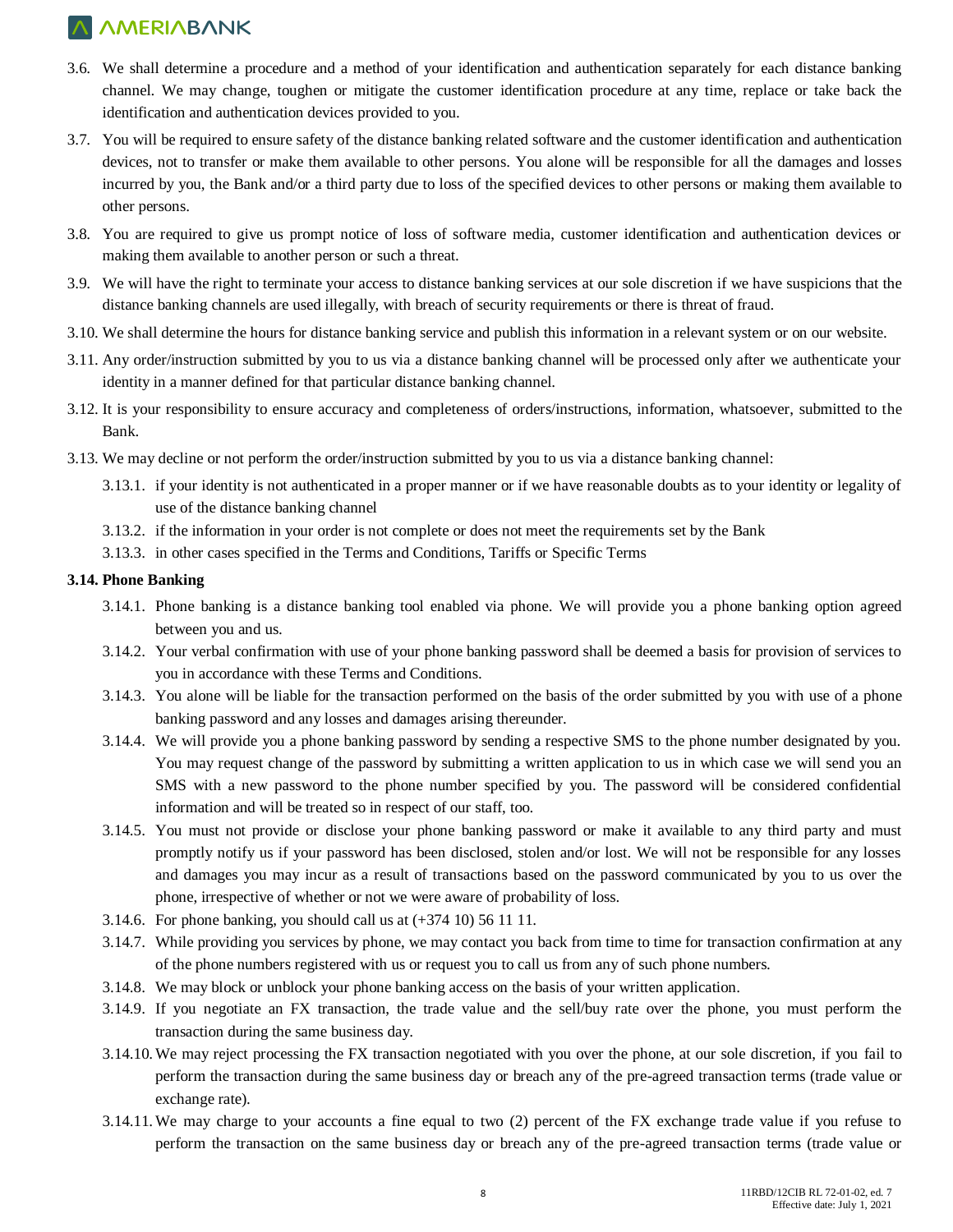exchange rate). The amount payable will be charged to the respective transaction-related account, or, if the balance on such account is not sufficient, to your other accounts in which case the foreign currency will be exchanged at the rate defined by the Bank.

#### **3.15. Internet / Mobile Banking**

- 3.15.1. Internet/mobile banking system is a browser-based or mobile app-activated distance banking solution (the "System") enabling you to use banking services and submit applications/instructions meeting the conditions and requirements set by the Bank, subject to the limitations and the procedure defined in the Tariffs, these Terms and Conditions and Specific Terms.
- 3.15.2. We may impose limitations and/or limits on some types of bank services/transactions, including declining of some of the transactions, in which case we shall post a notice of the same in the System, if possible.
- 3.15.3. Some of the services and transactions existing in the System may be unavailable during its use via the Internet browser or a mobile app.
- 3.15.4. To enable your access to the System, we will provide you with relevant identification and authentication media.
- 3.15.5. You alone will bear any and all technical, operational and other possible risks related to the System operations as well as safeguarding of identification and authentication media.
- 3.15.6. You will be required to take all actions necessary to safeguard the token and the mobile app provided by us and to protect them from the access of other persons.
- 3.15.7. You are required to give prompt notice to the Bank in case of loss of the identification and authentication media, the hardware required to use the System, the mobile app or making them available to other persons.
- 3.15.8. You will determine the usernames required for the users of the System (the "Users") to access the System by filling them in on the application forms approved by the Bank. You may have more than one usernames.
- 3.15.9. You will specify the scope of System User authorities by filling in a relevant application form.
- 3.15.10. The whole responsibility for the transactions made by the Users in the System and any and all losses and damages arising out of such transactions shall be borne by you.
- 3.15.11. You will sign (verify) the instructions in the System electronically by entering the one-time password, which is equivalent to your handwritten signature. This is a required and sufficient condition for us to consider your instruction as duly verified and a basis giving rise to rights and responsibilities under the Terms and Conditions.
- 3.15.12. The one-time password required to sign (verify) your instruction in the System electronically is generated by the token/app provided to you by us, which you may download or activate through the media provided by us.
- 3.15.13. You may follow up on the progress of your instruction by tracing its status in the System.
- 3.15.14.If the status of your instruction in the System is "in progress", it doesn't necessarily mean that your instruction has been or will be executed by us. The instruction shall be deemed executed only if the User sees confirmation as change of the status of the transaction in the System.
- 3.15.15. You will be charged a fee in accordance with the Tariffs for the token/mobile app generating one-time password, as well as for replacement of such token in case of its loss or damage.
- 3.15.16.It is your responsibility to ensure accuracy and completeness of instructions sent to us and to clearly specify the end purpose of the instruction.
- 3.15.17. The Bank shall not be liable for:
	- 3.15.17.1. any losses and damages you may incur as a result of transactions performed in breach of these Terms and Conditions, safety requirements in relation to the System, disclosure or making available the identification and authentication media required to access the System, to other persons, and the instructions given to the Bank with the use of such media and executed by the Bank, irrespective of whether or not we have been aware of the likeliness of such losses and damages;
	- 3.15.17.2. any damage or loss incurred by you as a result of rejection of the instruction/order, if the latter was not completed properly, or if there are other grounds envisaged under the Terms and Conditions;
- 3.15.18. We shall have the right to terminate servicing you through the System and suspend your System access for an indefinite period at our sole discretion and without any reimbursement during the System troubleshooting, software upgrading or replacement, as well as scheduled maintenance works. We shall not be liable for any losses borne by you under the circumstances specified herein.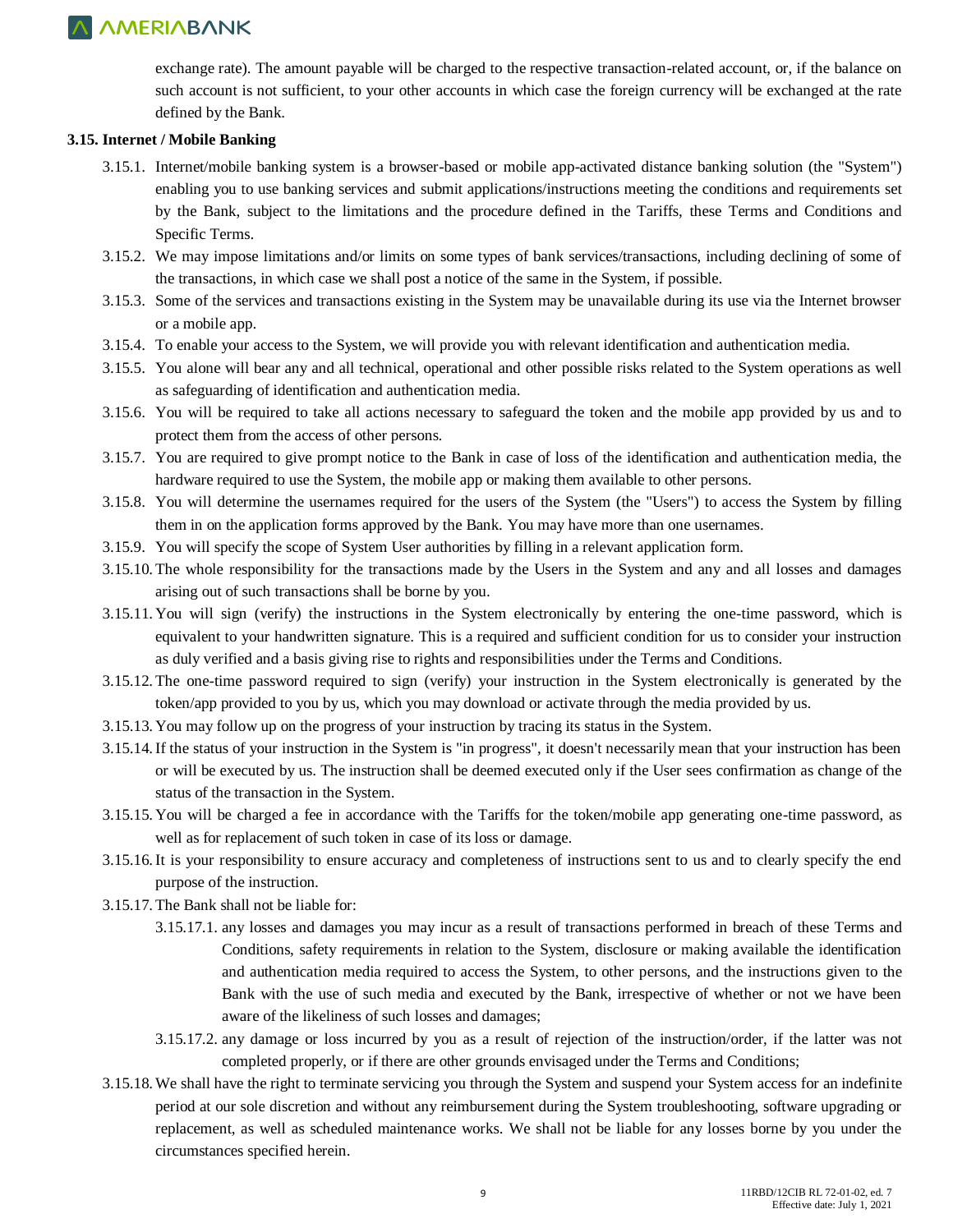#### **3.16. Bank-Client Service**

- 3.16.1. Bank-Client system is a distance banking solution (the "Bank-Client system") driven by software and technical facilities and enabling you to use banking services and perform banking transactions available in it subject to the limitations and the procedure defined in the Tariffs, these Terms and Conditions, Specific Terms and the particular distance banking system.
- 3.16.2. Bank-Client system is comprised of the Bank's central exchange terminal and your user exchange terminals.
- 3.16.3. Your user exchange terminal is a PC with an output connecting to the network, a standard system and software protection program.
- 3.16.4. You part of the Bank-Client system consists of the software provided by us (including the Certification Center certificate). It will be installed on your PC which should meet the recommended requirements published on our website. Your part of the Bank-Client system will receive the information and ensure execution of settlement transactions (getting statements and electronic documents from us, sending electronic payment documents to you and exchanging other information with us). You shall be responsible for using your part of the Bank-Client system on a virus-free PC in a good working condition.
- 3.16.5. After installation of the software and required technical devices you and we will sign an act on installation and delivery of the Bank-Client system.
- 3.16.6. You may not duplicate the software provided by us and transfer it to other persons.
- 3.16.7. You will appoint employees responsible for operation of the Bank-Client system by filling in and submitting a relevant form approved by the Bank.
- 3.16.8. You will sign (verify) the instructions (electronic documents) in the Bank-Client system electronically by entering the electronic digital signature (EDS), which is equivalent to your handwritten signature. This is a required and sufficient condition for us to consider your instruction as duly verified and a basis giving rise to rights and responsibilities under the Terms and Conditions.
- 3.16.9. To sign (verify) your instruction in the Bank-Client system electronically, the EDS will be generated and verified by the EDS key pair (one public and one private). Only the owner has the private key and may use it to generate an EDS, while the public key is used to verify the EDS and transferred to the receiver of the EDS-verified electronic document. The public key that is known may not be used to restore the matching private key. The certificates of the users' public keys are generated by means of an electronic file created by our Certification Center and containing your details and the public key verified by the Certification Center. The public key certificate is generated by the Certification Center based on the certificate signing request that you create and send to the Bank. The certificate signing request is an electronic file created during generation of the EDS keys and containing your details and the public key. Your public key certificates will be kept with us.
- 3.16.10. You alone will bear any and all technical, operational and other possible risks related to the Bank-Client system operations as well as safeguarding of identification and authentication media. You are fully responsible for keeping the keys safe, not disclosing them or making available to other persons.
- 3.16.11.Both you and we shall treat the EDS private keys of the Bank-Client system as confidential and reproduce them in case of loss of the public keys. The frequency of scheduled change of keys may not be less than once in a year. The keys must be also changed if the keys of any of the Party have been corrupted.
- 3.16.12. You will have the right to re-generate your EDS private keys any time, send a certificate signing request to us and receive your public key certificate verified by our Certification Center.
- 3.16.13. We shall confirm your new public key through the Certification Center on the basis of your application sent either electronically by Bank-Client system or submitted in writing, and issue a new key certificate.
- 3.16.14. We shall have the right to cancel your public key certificate before the due date and request you to provide a new key.
- 3.16.15. You and we shall promptly inform each other if the EDS private keys are corrupted, lost, stolen or used by anyone without authorized access, as well as if the software and technical facilities of the development subprogram, safety, protection and information exchange media are damaged, in order to take other agreed actions for the purpose of unplanned changing of the keys and ensuring working condition of the Bank-Client system. In such cases, operation of the Bank-Client system will be temporarily suspended until completion of key change unscheduled works.